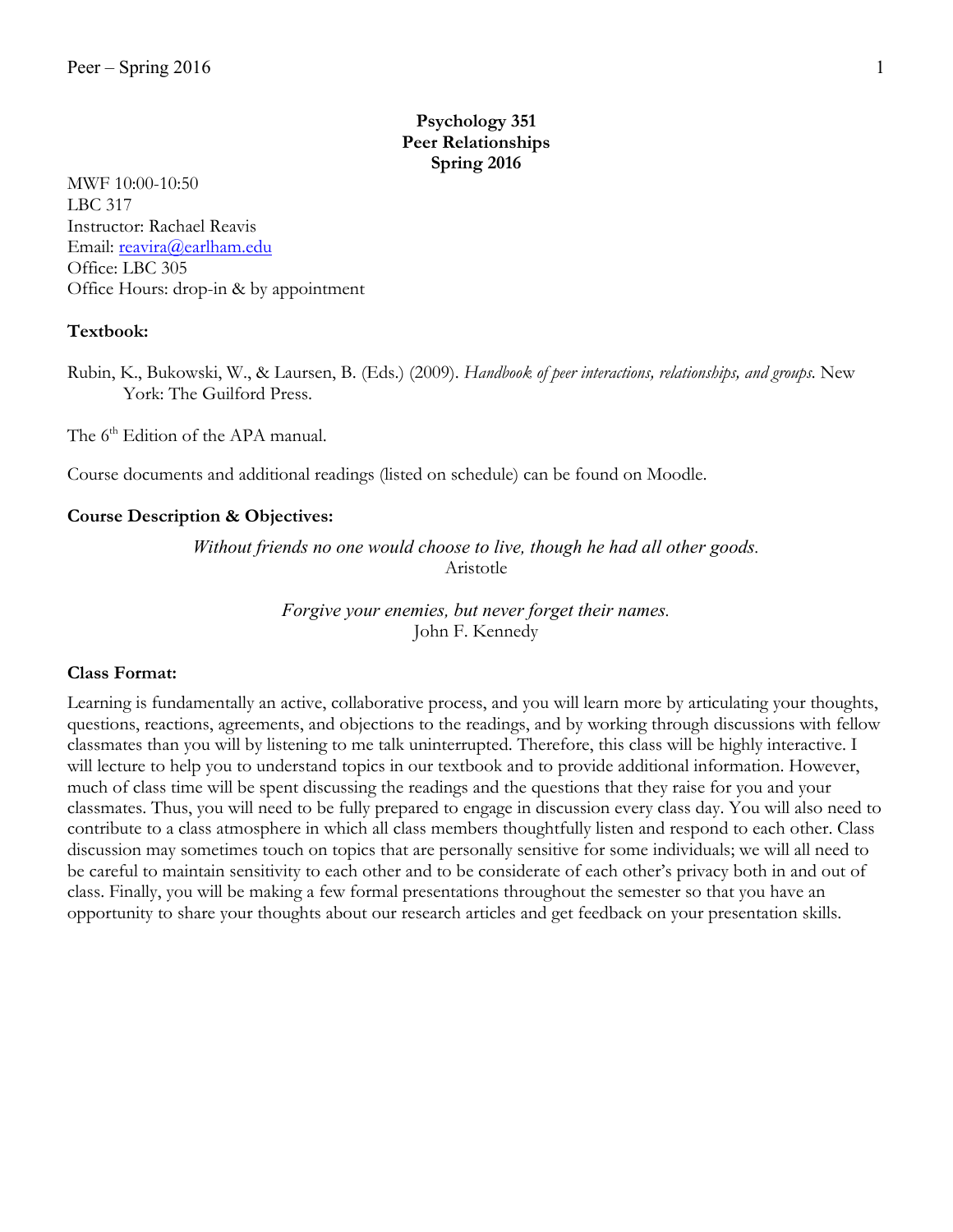#### **The main goal for this course is to prepare you to successfully complete your independent senior research project.**

## **Relevant Earlham Learning Goals:**

The following learning goals are especially relevant for this course:

- 1. **Communicate**
- 2. **Investigate**
- 3. **Integrate**
- 4. **Create**

## **Psychology Department Goals:**

The following psychology department goals (based on the APA guidelines) are especially relevant for this course:

- 1. Knowledge Base of Psychology
- 2. Scientific Inquiry & Critical Thinking
- 3. Communication

## **Specific Course Goals:**

By the end of the semester, you should be able to:

- 1) Discuss the importance of peer relationships and the changes in peer relationships and processes across childhood.
- 2) Discuss individual differences in peer relationships. Why do some children struggle, whereas others excel in their peer relationships?
- 3) Discuss important ways in which peer relationships influence and are influenced by children's emotional, cognitive, and social development.
- 4) Discuss specific peer relationship issues, including (but not limited to) bullying and friendship.
- 5) Discuss the strengths and weaknesses of various research strategies and be able to apply them to specific research questions.
- 6) **Embark on your senior research project!**

## **Credit Hour Explanation**

This is a 3-credit course. The expectation of credit hours is defined federally (http://www.ecfr.gov/cgibin/text-idx?rgn=div8&node=34:3.1.3.1.1.1.23.2) and states that there are a minimum of two hours of outside work per hour of class. Thus, the expectation is that you are in class, researching, or working on other assignments 9 hours per week for this course. Some weeks, particularly as you are working on your research projects, you may devote more time to this class. This class should help you learn how to manage your time around research and data collection so that you will be fully prepared to take on your senior project.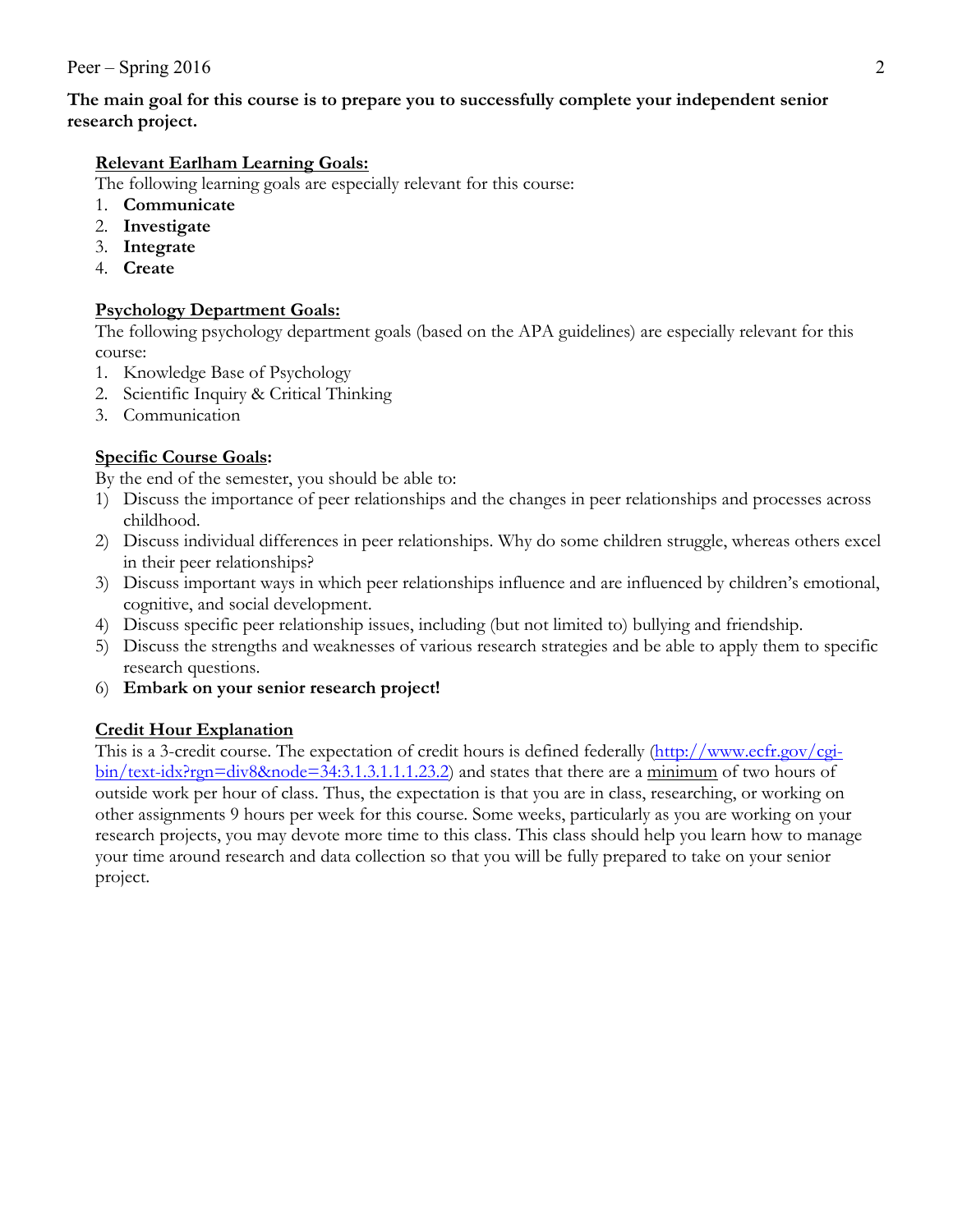#### **Evaluation:**

- **1) Discussion Leading.** Public speaking and the ability to effectively lead a coherent discussion are skills that will be valuable regardless of your career path. Student-led discussions also contribute to an active learning environment. Each week, two students will be responsible for leading discussion about the assigned readings, and each student will be responsible for leading discussion **three times** during the semester. Typically, I will lecture on Mondays and lead the class through a careful review of the methods and results sections on Wednesday. Discussion leaders will be responsible for leading discussion on Friday. **Discussion leaders should meet prior to class to determine how to organize the discussion**. To facilitate discussion, all students will be responsible for posting questions to Moodle by midnight on Wednesday about the reading for the week (see below). All students should read through these questions, and the **discussion leaders should draw from these questions to help structure discussion**. Discussion leaders should **use a variety of methods**, such as staging debates, using small group discussion, and designing studies to address unanswered questions raised by the article. Each discussion leader is also required **to locate an additional empirical article** published in a peer-reviewed journal within the last eight years (**no publication dates before 2008**) that is directly relevant to the topic. Discussion leaders should communicate, because they are required to choose unique articles. Discussion leaders should **type up a 1-page summary of the supplementary article**. The summary should be broken into sections or use an outline format so that the class can quickly understand and read it. Discussion leaders will provide a **2-4 sentence reminder** of the topic and main result of the assigned article. They will have **no more than 3 minutes each** to provide a *very brief* synopsis of the supplementary articles. Discussion leaders will **be expected to incorporate the additional knowledge** gained from supplementary articles into to discussion. Leaders may want to (but are not required to) wait until discussion questions have been posted to see if questions raised might be answered in another article. If you choose to wait, you will only have one day to thoroughly read and summarize your supplementary article, so keep that in mind. **Discussion leading will account for 10% of your grade.**
- **2) Class Involvement.** Class involvement, including participation, attendance, assignment completion, and posting of discussion questions **will account for 10% of your grade.**
	- **Participation/Assignments.** Every student is expected to attend each meeting of all classes for which he or she is registered. Students are responsible for getting class notes and handouts if they are late or absent from class. Any material from assigned readings, class lectures, presentations, and discussions may be included on the exam for this course. Occasionally, additional assignments may be assigned.

| Excellent - 5            | Positive - 4           | Neutral $-2$ or 3      | Negative - 1             | Absent $-0$ |
|--------------------------|------------------------|------------------------|--------------------------|-------------|
| Makes insightful,        | Regularly speaks,      | Does not speak         | Derails or               |             |
| thoughtful comments,     | brings up questions of | regularly, avoids      | inappropriately          |             |
| showing the ability to   | own, respectfully      | speaking unless called | dominates, belittles     |             |
| integrate and critically | responds to others,    | upon, brings up        | others, does not         |             |
| analyze                  | does not dominate      | unrelated points or    | acknowledge other        |             |
|                          |                        | simply reiterates      | perspectives, is texting |             |
|                          |                        | others' points         | or off-task              |             |

I expect most days, most students will earn 3s or 4s for participation.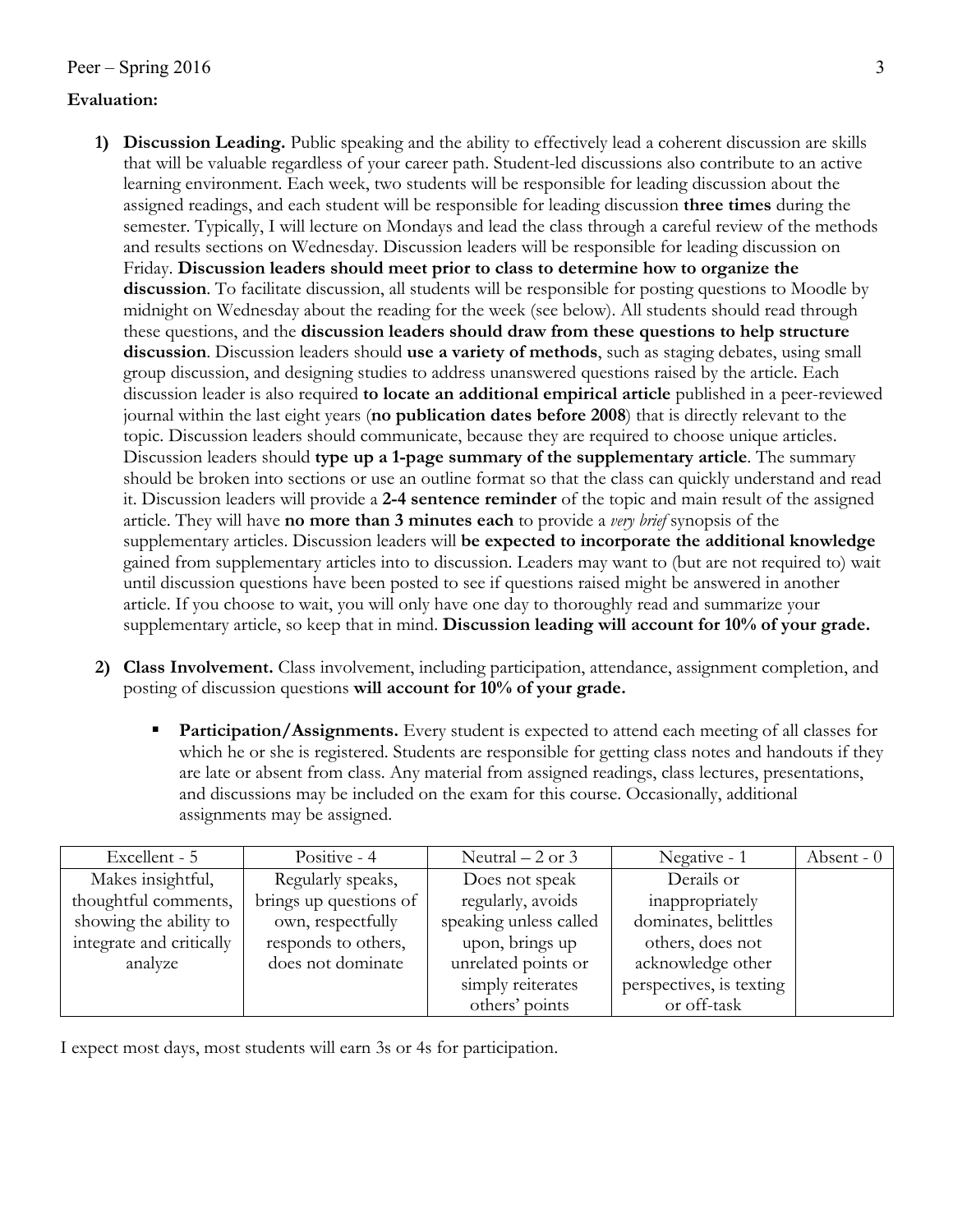**• Discussion Questions.** To encourage participation and help discussion leaders, each person will need to post **two discussion questions about the empirical article** on the Moodle forum by 11:59 pm on Wednesday. These questions should show that you have read the article (and chapter) and thought critically about them, and **should encourage discussion** from your classmates. Yes/no questions or questions that are answered in the chapter or article are not acceptable. Instead, these should focus on applications and extensions of the results, relations to previous readings, alternative methodologies, etc. One of your questions may be a thoughtful response to or elaboration of another student's question. Students do not need to post discussion questions on days that they are leading discussion.

| Excellent - 5            | $Good - 4$               | Neutral $-2$ or 3      | Poor $-1$           | Missing - $0$  |
|--------------------------|--------------------------|------------------------|---------------------|----------------|
| Insightful, thoughtful   | Thoughtful question      | Question may be weak   | Requires a yes/no   | N <sub>o</sub> |
| question that requires   | that has the possibility | or show some           | answer or can be    | question       |
| deep thinking, and       | of provoking             | misunderstanding of    | answered from the   | submitted      |
| integration of ideas     | interesting discussion.  | the article. Weak      | chapter or article. |                |
| across readings and      |                          | questions require more |                     |                |
| information, and/or      |                          | than yes/no answers,   |                     |                |
| thoughtful application   |                          | but do not provoke     |                     |                |
| to real-life situations. |                          | much thought.          |                     |                |

I expect most students will earn 2-4 points on most of their discussion questions.

**Reading Questions.** For each article, you will answer a question posed on Moodle. Usually, this will be a question about the methods and/or results. The point of these questions is to help you better be able to read and understand articles on your own. You do not need to complete these on days when you are presenting or when you have written a critique.

| Correct - 5   | Mostly Right - 4      | $OK-3$              | Needs Work - 2     | $W$ rong - 1   | Missing $-0$ |
|---------------|-----------------------|---------------------|--------------------|----------------|--------------|
| All questions | Most questions are    | Some questions are  | Some of the        | Most or all of | No answer    |
| are answered  | answered correctly.   | answered correctly. | answers may be     | the questions  | submitted    |
| correctly and | Answers show a solid  | Shows some          | partially correct, | are answered   |              |
| completely    | understanding of      | understanding of    | but there is not   | incorrectly.   |              |
|               | method and/or result, | method or results,  | evidence that the  |                |              |
|               | but some information  | but some aspects    | method or results  |                |              |
|               | incorrect or          | not understood      | were understood.   |                |              |
|               | incomplete            | well                |                    |                |              |

I expect that scores may start out lower at the beginning of the semester and then will improve as you increase your ability to read complex empirical articles.

**3) Research reports/critiques.** Two times during the semester when you are not leading discussion, you will write a **critical analysis** of the assigned article. Before class, you will study your article and write an analysis of the article (4-6 pages, double-spaced) including its purpose, methods and analyses used, results, and conclusions. **Most importantly** it should include your assessment of the paper, including its contributions and limitations, and alternative interpretations. I recommend that you consult the grading rubric before beginning your assignment. Write concisely and use your space wisely. It is highly unlikely that you will be able to write an adequate paper in fewer than 4 pages. Your critique paper will be due on Moodle **by class time** on the day that it will be discussed (typically on Fridays). You may want to bring a copy of your paper (on your computer if you wish) to refer to during discussion. **Your critique papers will account for 20%** (10% each) **of your grade.**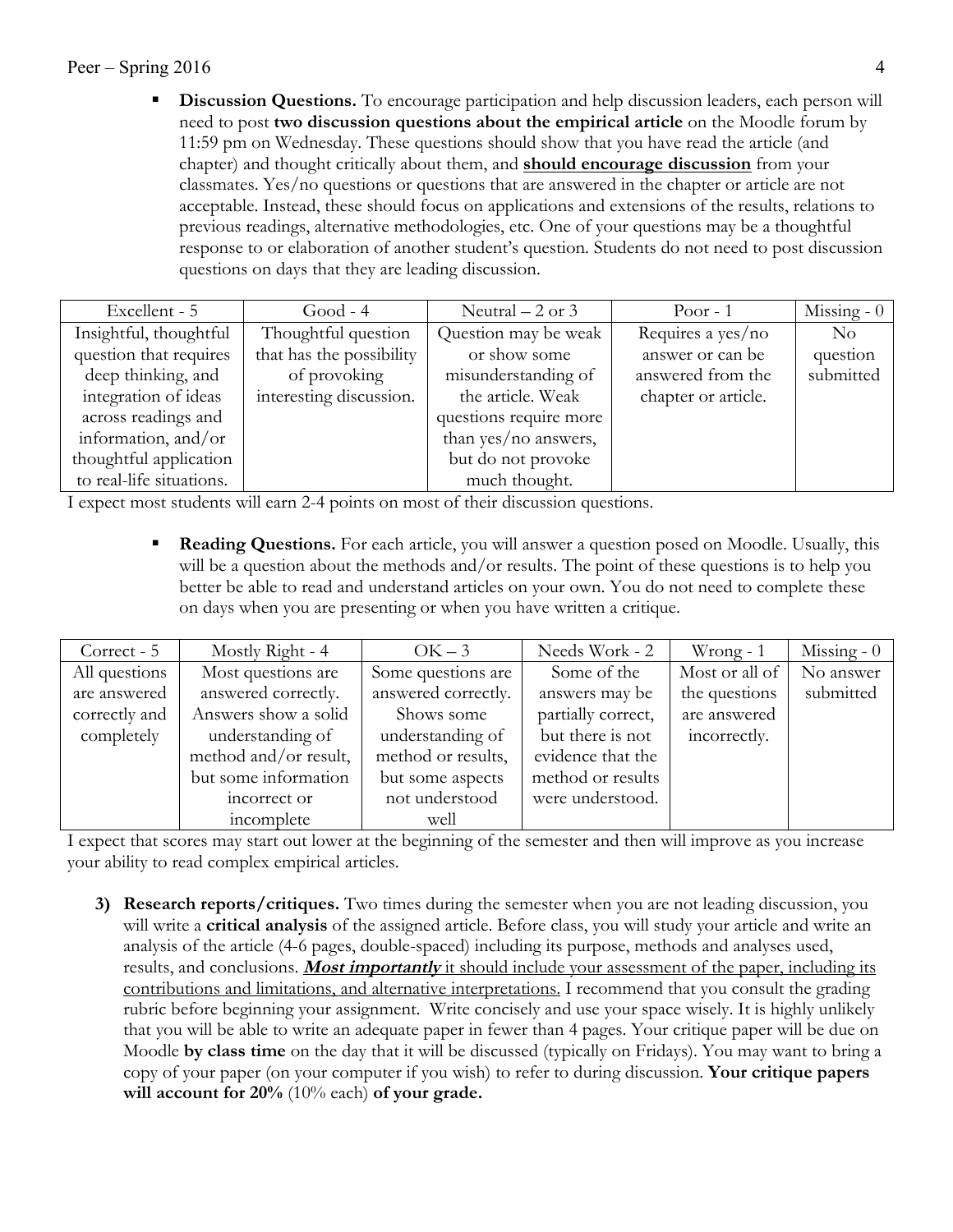- **4) Media/Pop Culture Paper.** You will write a short, five-page paper discussing peer relationships as portrayed in the media and popular culture. You will be required to watch at least one movie where peer relationships is a central theme (*Stand By Me*, *Mean Girls*, etc.) I'll give you a short list of possibilities. (You can watch a movie not on the list – just run it by me first.) You will also find a news media article (cnn.com, nytimes.com, etc.) that addresses a theme found in your movie. For example, if you choose *Mean Girls*, you might find a news article about popularity or relational/social aggression. In your paper, you will compare and contrast the fictional portrayal, news media portrayal, and research on the subject. You should have at least three research references. One may be the chapter reading relevant to your topic, one may be the assigned empirical reading (or a supplemental reading you did), and the other should be a new article that you look up and read. Your paper should be in APA style, and include a title page, 50-word abstract, body of your paper (formatted like an introduction) and references. **Your paper will account for 15% of your grade.**
- **5) Research Project.** You will conduct a research project and prepare a poster presentation based on your research project. You will be asked to work in groups of 2-3 students to develop a hypothesis and design an experiment to conduct with college students. Most of the research we read will be correlational, but many of the questions can also be addressed experimentally. For this project, you will develop a study that has at least one independent variable (IV) with two levels. The IV you manipulate can be within subjects or between subjects. You may have no more than one between-subjects variable (this includes gender) with no more than three levels (preferably two). **Kate Blinn** (blinnka@earlham.edu, 765-983- 1408) **is our library liaison.** She is an excellent resource and is there to assist you throughout your project. Your grade for the research project will come from several components. **In total, your research project will account for 25% of your grade.**
	- § Outline of literature review with clear, well-reasoned/supported hypotheses. (5% of grade)
	- § IRB application/Design of study (5% of grade)
	- Poster presentation
		- i. Quality, readability, accuracy of poster (5% of grade)
		- ii. Quality of presentation (5% of grade)
	- § Results section (*each* group member will hand in their own, *independently written* results section; you should *NOT* read anyone else's; APA style; 5% of grade)
	- § Turning assignments in on time and timely collection of data. (Failure to do so will negatively affect grade)
	- § Self/group-assessment each student will write an assessment discussing who was responsible for what work, the quality of the work from each individual, and how well each person worked as a team. Each student will then state whether every team member deserves the same grade, or whether some members (including self) deserve a higher or lower grade than others. The selfassessments will be taken into consideration when assigning grades.
- **6) Final Exam.** You will have a take-home final, which will have short answer and essay questions. **Your final exam will account for 20% of your final grade**.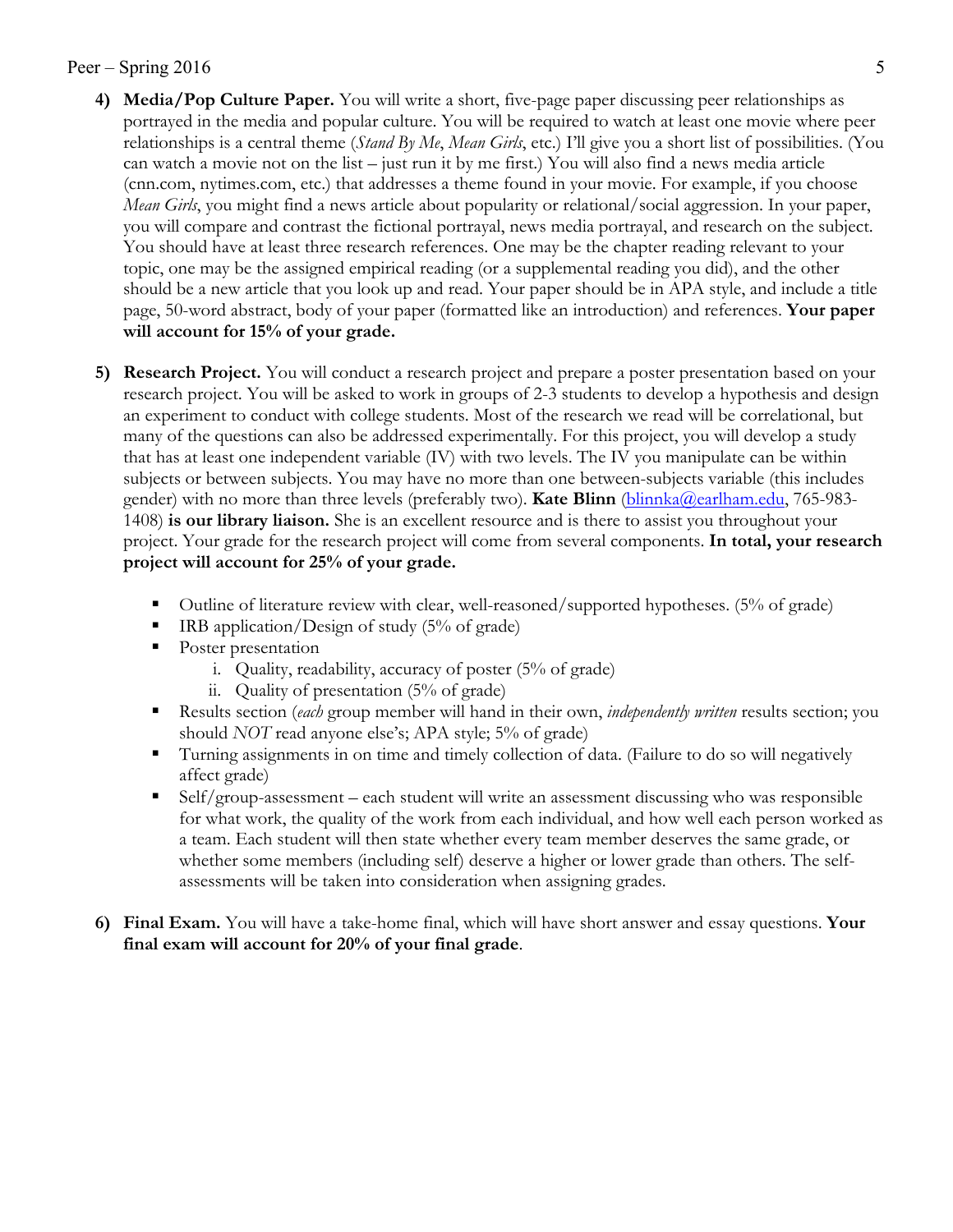**APA Style.** All papers should follow APA style, including a reference section. We will not be going over APA style in class, but you are responsible for knowing it. If you do not own an APA manual, then you are expected to use the one in the library. (You will need it for senior research as well.)

**Late Policy.** Discussion questions posted on Thursdays will be given half-credit. No credit will be received after that. If you do not turn in your reports or papers on time, you will lose a letter grade for the first 24 hours that it is late, and another letter grade for each part of 12 hours thereafter. Thus, the best grade that can be received on a paper turned in 2 hours late is a B, a C for a paper turned in 25 hours late, and a D for a paper turned in 37 hours late. You will have ample time to complete your written assignments. If you choose to wait until the last minute you run the risk that your computer dies, you catch the flu, or you have a death in your extended family. **These will not be excuses for late assignments and you will be penalized, so do not procrastinate.** Most assignments will be uploaded on Moodle, and the times and dates are listed on the syllabus. (Some are due by class time, others due by 11:59 pm.) **Failure to attach files or attaching corrupted files is not an excuse for late work.** I strongly recommend that you log out of Moodle, log back in, download, and open the file you attached to ensure that it opens properly. You are responsible for backing up your work.

## **Grading:**

Your final grade will be calculated according to the following formula.

- 10% Discussion Leading
- 10% Assignments, Participation, Discussion Questions, Reading Questions
- 20% Research Reports
- 15% Media Project
- 25% Research Project
- 20% Final Exam

A: 94%+; A-: 90%-93.9%; B+: 88%-89.9%; B: 84%-87.9%; B-: 80%-83.9%; C+: 78%-79.9%; C: 74%-77.9%; C-: 70%-73.9%; D: 65%-69.9%; F: < 65%

## **Please note that I do not round grades.**

To calculate your grade, calculate the percentage of points you earned for each grade category. For example, participation, questions, etc. (everything under number (2) in evaluation) are out of 5 points for each day, question, etc. Add up all the points you earned for participation, questions, etc. and divide by the total possible. Perhaps you earned 55 of 70 possible points. Divide. That would give you 78.5%. Do that for each category. Then multiply each of those numbers by the proportion its worth of your total score. For example, participation, questions etc. is worth 10% of your grade. So you would multiply 78.5 times 0.10, which is 7.85. Do that for all grading categories. Then add those numbers up and that's your grade!

|                     | Points Earned | Points Possible   | Percent Earned | Prop. Worth | Calculated  |
|---------------------|---------------|-------------------|----------------|-------------|-------------|
| Discussion Lead.    | 240           | 300               | 80             | .10         |             |
| Participation, etc. | 255           | 300 (will differ) | 85             | .10         | 8.5         |
| Research Reports    | 150           | 200               |                | .20         |             |
| Media Project       | 85            | 100               | 85             | .15         | 12.75       |
| Research Project    | 80            | 100               | 80             | .25         | 20          |
| Final Exam          | 80            | 100               | 80             | .20         |             |
|                     |               |                   |                | Total:      | $80.25, B-$ |

Here's an example: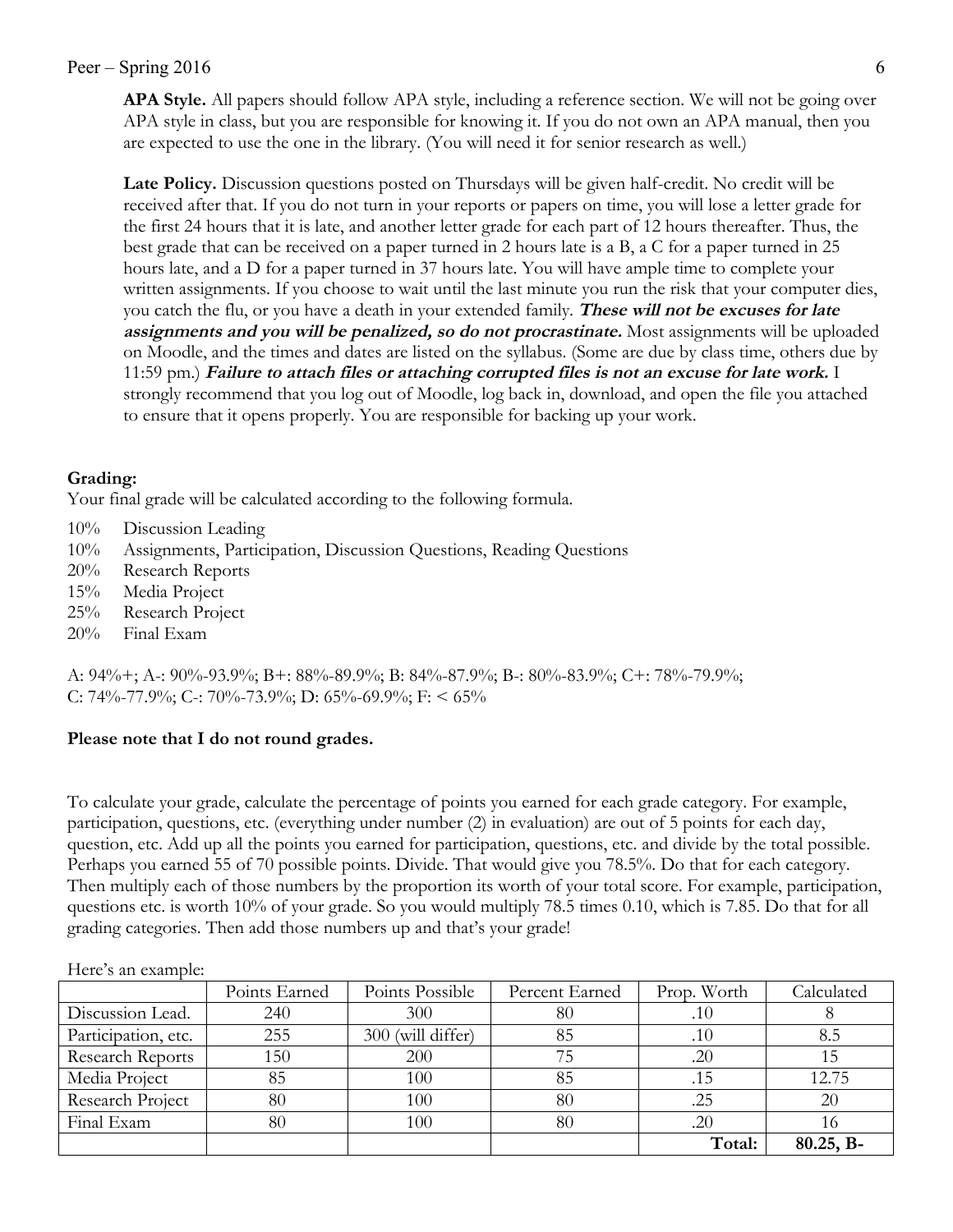**Office hour etiquette:** I am happy to meet with you outside of class. I do not have set office hours, but will be in my office most times I am not in class. You are welcome to drop in. Please be understanding if I am in the office, but working on something else. We can pick a time for you to come back, if that is the case. If we cannot find a time that works soon enough, we can communicate over email, use the IM function in Zimbra, or talk via Skype. If we have an appointment, please be courteous and arrive on time for your meeting. If you arrive late or fail to come (without informing me in advance), it takes away from time I could be spending with other students. If you cannot make your scheduled appointments, then we may have to limit our meetings to class time and via email.

## **Email Etiquette:**

You are encouraged to contact me via e-mail with any questions that you may have, but I ask that you make sure you have looked for the answer yourself first (on Moodle; in course documents; etc.) and that you correspond professionally.

Technology guidelines<sup>1</sup>: You need to protect yourself against technology problems. You need to develop work habits that take potential technological problems into account. These habits will serve you in your career. Technological problems are a fact of life, and are not considered unforeseen issues. (Your dorm falling into a sinkhole would qualify as "unforeseen"). Start early and save often. Always keep a backup of your work. Carbonite and Backblaze are two services that will automatically back your work up into a cloud. Or you can invest in an external hard drive. Or you can email yourself your work.

Computer viruses, lost flash drives, corrupted files, incompatible formats, WiFi connectivity problems – none of these unfortunate events should be considered an emergency. Take the proper steps to ensure that your work will not be lost forever. Learn the locations and operating hours of all the computer labs on campus. Do not procrastinate. Know the resources on campus for technical problems with connectivity or Moodle. The Help Desk will need time to assist you. Again, don't procrastinate.

## **Academic Honesty:**

All students are expected to conduct themselves with honesty and integrity in this course. The honor code is both a privilege and a responsibility, and you are expected to take it seriously. Suspected infractions, such as plagiarism or fabrication of reports will be treated seriously and will be reported. **Professional misconduct as a researcher will result in an F for the course.** Furthermore, if you are aware of a violation of academic integrity, it is your responsibility to take action.

An excellent place to find help in knowing when and how to cite others' work appropriately can be found on the Libraries page: http://library.earlham.edu/friendly.php?s=academic\_integrity. The site also includes Earlham's full statement on academic integrity and procedures for addressing academic violations of the Student Code of Conduct.

## **Students with Disabilities:**

 $\overline{a}$ 

Please speak with me as soon as possible and let me know what accommodations Academic Support Services has suggested for you. Accommodation arrangements must be made in the first 2 weeks of the semester. Please see http://www.earlham.edu/policies/learning-disabilities.html for details

<sup>&</sup>lt;sup>1</sup> Drawn from material by George H. Williams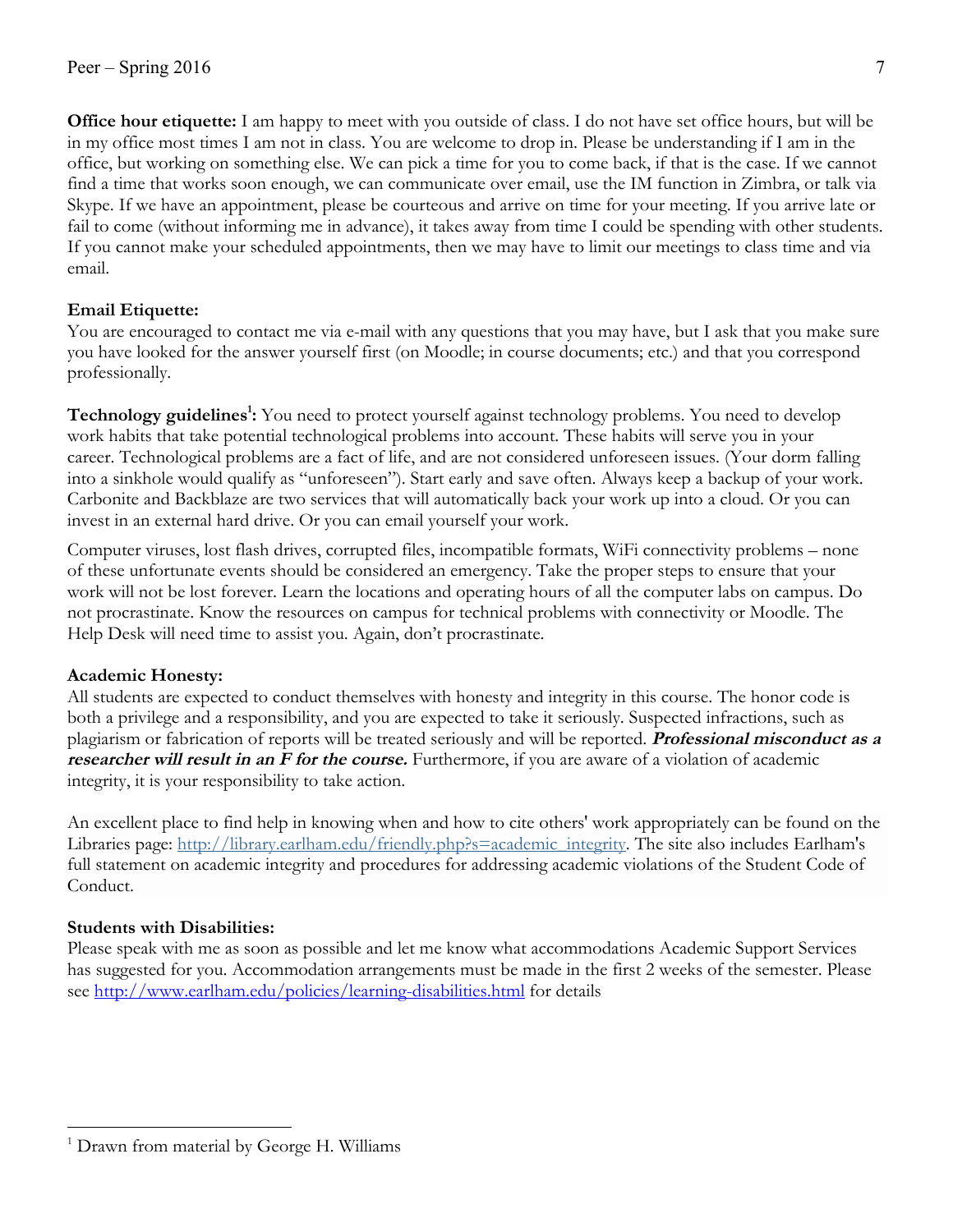# **Schedule of Topics & Assignments**

Please note that this schedule is tentative. Readings are due in class on the day they are listed.

| Week         | Day  | Topic & Reading                                                                                                                                                                                                                                                         |  |  |
|--------------|------|-------------------------------------------------------------------------------------------------------------------------------------------------------------------------------------------------------------------------------------------------------------------------|--|--|
| $\mathbf{1}$ | 1/13 | Topic: Syllabus, Introduction, Topic Ideas                                                                                                                                                                                                                              |  |  |
|              | 1/15 | Topic: Background & Developmental Trends<br>Reading: Handbook, Ch. 1, Ch. 3<br><b>Library Day</b><br><b>Submit one question from each chapter on Moodle.</b> Questions should demonstrate<br>thoughtful reading and should not be simple questions with yes/no answers. |  |  |
|              | 1/18 | Topic: Importance of Peer Relationships<br>Reading: Handbook, Ch. 30                                                                                                                                                                                                    |  |  |
| 2            | 1/20 | Topic: Importance of Peer Relationships<br>Reading: Gustafsson, Janlert, Theorell, Westerlund, & Hammarström, 2012<br>Groups assigned in class                                                                                                                          |  |  |
|              | 1/22 | Topic: Importance of Peer Relationships<br>IRB certification should be completed by today. (Everyone should email me stating<br>that they have completed it $-$ if you have completed it previously, just email to let me<br>know.)                                     |  |  |
|              | 1/25 | Topic: Assessing Peer Relationships<br>Reading: Handbook, Ch. 5; Pepler & Craig, 1995                                                                                                                                                                                   |  |  |
| 3            | 1/27 | Topic: Assessing Peer Relationships<br>Reading: Mares, Braun, & Hernandez, 2012                                                                                                                                                                                         |  |  |
|              | 1/29 | Topic: Assessing Peer Relationships<br>Consult with your group this weekend (via email is fine) about topic for research.                                                                                                                                               |  |  |
| 4            | 2/1  | Topic: Defining Social Competence<br>Reading: Handbook, Ch. 9<br>"Final" topics due in class.<br>In class: Find articles, present to group/class                                                                                                                        |  |  |
|              | 2/3  | Topic: Defining Social Competence<br>Reading: Suway, Degnan, Sussman, & Fox, 2012<br>Summary of one empirical article per group member for research project, due via<br>Moodle by 11:59pm                                                                               |  |  |
|              | 2/5  | Topic: Defining Social Competence                                                                                                                                                                                                                                       |  |  |
|              | 2/8  | Topic: Influences on Peer Relationships<br>Reading: Handbook, Ch. 28                                                                                                                                                                                                    |  |  |
| 5            | 2/10 | Topic: Influences on Peer Relationships<br>Reading: Rodriguez, Perez-Brena, Updegraff, & Umaña-Taylor, 2014                                                                                                                                                             |  |  |
|              | 2/12 | Topic: Influences on Peer Relationships<br>Summary of two additional empirical articles per group member for research<br>project due via Moodle by 11:59pm on 2/14 (Sunday)                                                                                             |  |  |
| 6            | 2/15 | Topic: Sex Differences in Peer Relationships<br>Reading: Handbook, Ch. 21                                                                                                                                                                                               |  |  |
|              | 2/17 | Topic: Cross-Cultural Issues in Peer Relationships<br>Reading: Handbook, Ch. 24                                                                                                                                                                                         |  |  |
|              | 2/19 | No Class, Early Semester Break                                                                                                                                                                                                                                          |  |  |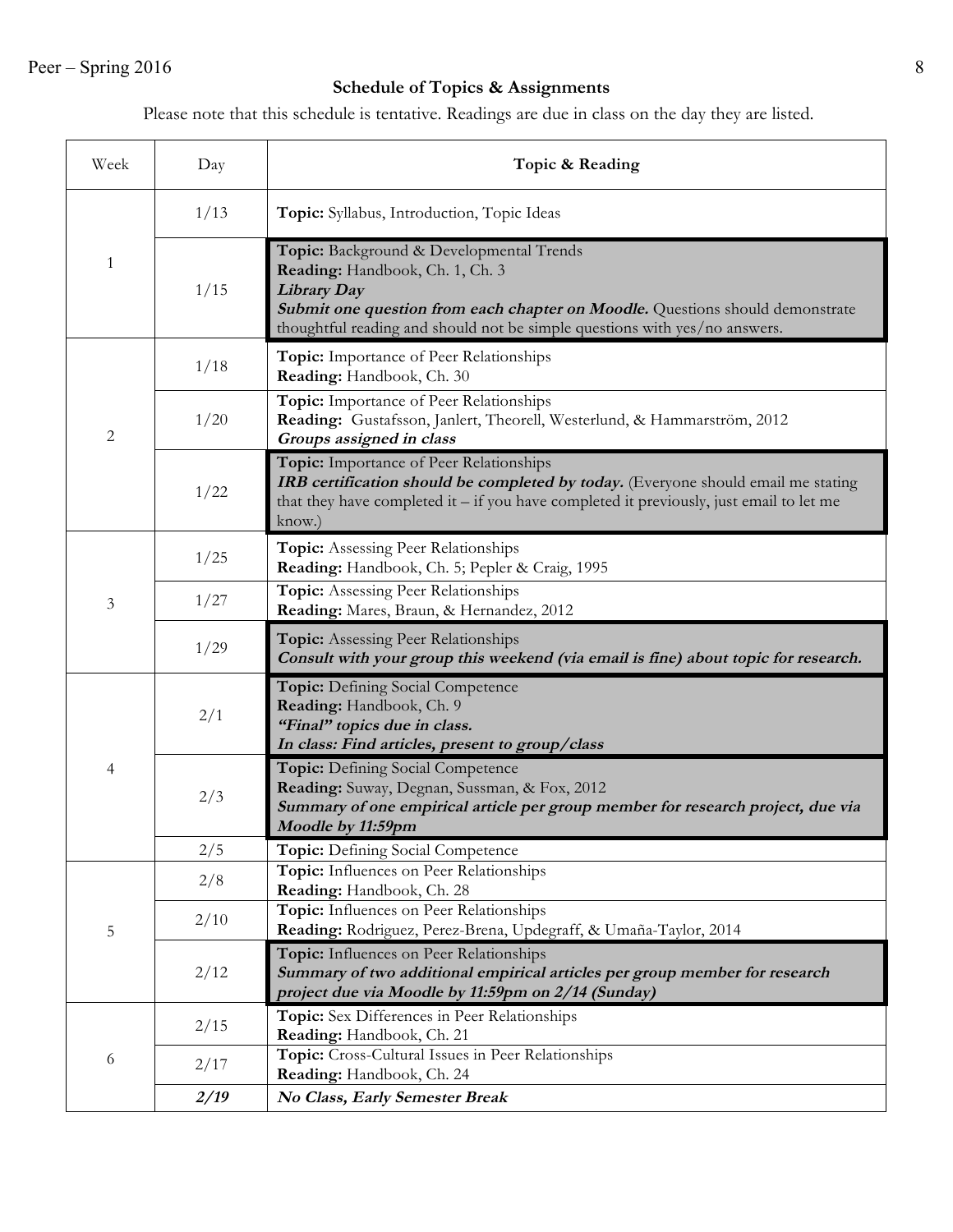|    | 2/22                      | Topic: Friendship<br>Reading: Handbook, Ch. 12, Ch. 31<br>Basic method due in class.<br>IV (and levels), DV<br>In class: review Qualtrics & Sona Systems                                                   |
|----|---------------------------|------------------------------------------------------------------------------------------------------------------------------------------------------------------------------------------------------------|
| 7  | 2/24                      | Topic: Friendships<br>Reading: Paquette MacEvoy & Asher, 2012                                                                                                                                              |
|    | 2/26                      | Topic: Friendships<br>Literature review outline & hypotheses/basic method (IV, DV, measurement) due<br>via Moodle by 11:59 pm.<br>(Coordinate with group members about who will submit.)                   |
|    | 2/29                      | Topic: Acceptance, Rejection, & Popularity<br>Reading: Handbook, Ch. 13<br>Discuss IRB application in class.                                                                                               |
| 8  | 3/2                       | Topic: Acceptance, Rejection, & Popularity<br>Reading: Slaughter, Imuta, Petersen, & Henry, 2015<br>IRB applications due via Moodle by 11:59 pm.<br>(Coordinate with group members about who will submit.) |
|    | 3/4                       | Topic: Acceptance, Rejection, & Popularity                                                                                                                                                                 |
|    | 3/7                       | Topic: Bullying/Victimization<br>Reading: Handbook, Ch. 18                                                                                                                                                 |
| 9  | 3/9                       | Topic: Bullying/Victimization<br>Reading: Sentse, Kretschmer, & Salmivalli, 2015                                                                                                                           |
|    | 3/11                      | Topic: Bullying/Victimization                                                                                                                                                                              |
| 10 | $3/14$ , $3/16$ ,<br>3/18 | <b>No Class, Spring Break</b>                                                                                                                                                                              |
|    | 3/21                      | Topic: Exclusion<br>Reading: Handbook, Ch. 14<br>Data collection should begin this week (pending IRB approval)                                                                                             |
| 11 | 3/23                      | Topic: Exclusion<br>Reading: Masten, Telzer, Fuligni, Lieberman, & Eisenberger, 2012                                                                                                                       |
|    | 3/25                      | Topic: Exclusion                                                                                                                                                                                           |
| 12 | 3/28                      | Topic: Romantic Relationships<br>Reading: Handbook, Ch. 19                                                                                                                                                 |
|    | 3/30                      | Topic: Romantic Relationships<br>Reading: Korchmaros, Ybarra, & Mitchell, 2015                                                                                                                             |
|    | 4/1                       | Topic: Romantic Relationships<br>Hand in title of movie(s) you will watch for media paper by class time.                                                                                                   |